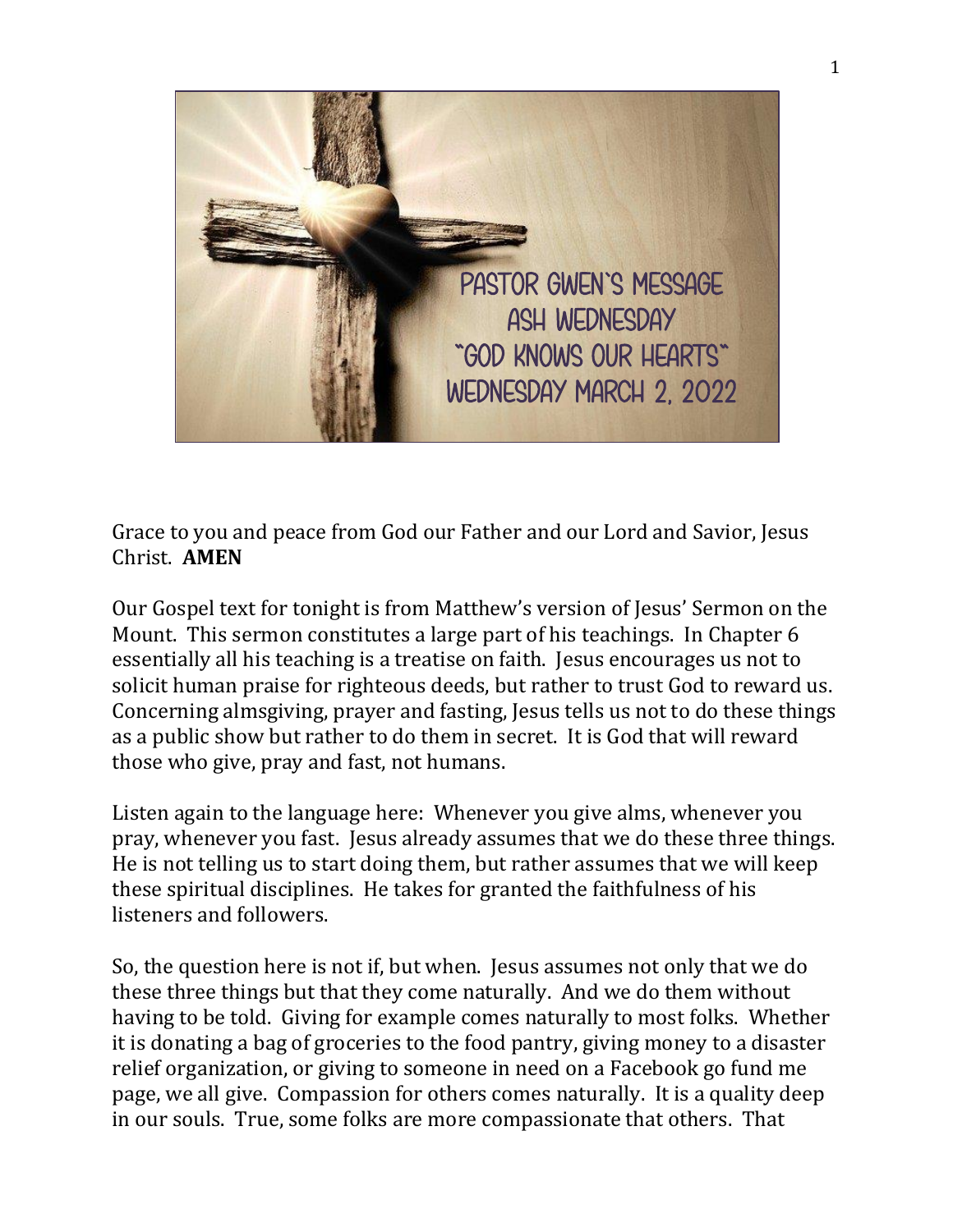could be due to the environment they grew up in. And it does seem true that the strong are drawn to helping those who are weak.

In 2017 our women's book club here at CTS read a book by Khaled Hosseini called A Thousand Splendid Suns. It is a novel set during the Soviet invasion and Taliban reign in Afghanistan. In it there is a scene where two women are at odds with each other. The older, Mariam, is the wife of Rasheed, a shoemaker. The younger is Laila, who is a 14-year-old orphan who has no other choice than to marry Rasheed who then will take care of her. These two women are now forced to share a husband and a home.

Mariam will have nothing to do with Laila. And Laila innocently wants to be liked. Soon Laila gives birth to a beautiful little girl whom she names, Aziza. And so, Mariam's jealousy is heightened. Soon Mariam, who submits to Rasheed's demands and wrath begins opening her heart to Laila.

In fact, one morning Laila opens her bedroom door and finds a neatly stacked pile of baby clothes for her daughter. Mariam lovingly hand stitched all of them. Soon the wall between these two women begins to crumble and a bond is built.

No, we don't have to give alms to the poor, but we do it because we care about each other. And isn't it true that there are times in life that we could use a helping hand and there is usually one there to help us.

As for praying. No one forces us to pray. We do it because of a deep seeded longing for a relationship with our creator. And we find that when we pray, it becomes a very fulfilling. It even becomes life giving, live changing, and a confidence builder.

I have long thought about what Rodney told me years ago when he was active in the military. He said that there are no atheists in foxholes. I wondered if that was possible or not. But truthfully, what better time to pray to God for comfort, strength, and safety?

Fasting is another of our discussions by Jesus. As Lutherans we don't talk much about fasting, do we? In fact, we live in a world of self-indulgence and so we probably talk less about it today than decades ago. Yet I do see evidence of fasting even today. Roman Catholics still do not eat meat on Friday, especially during Lent. And if you listen to your body, sometimes it is